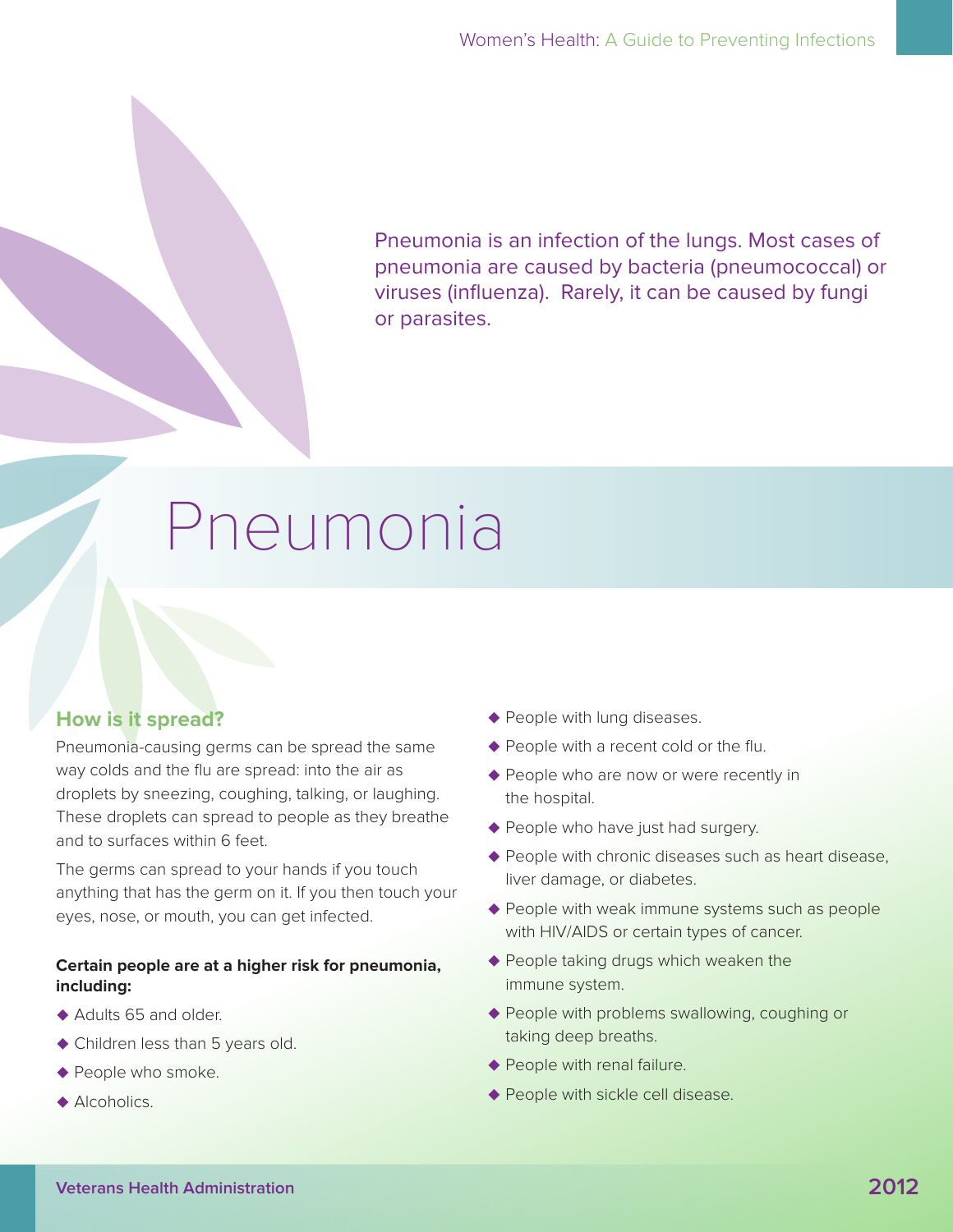- $\blacklozenge$  People who have had their spleen removed.
- $\blacklozenge$  People who are living in nursing homes.

#### **What are signs of pneumonia?**

- ◆ Cough (sometimes with thick, creamy, or bloody mucus).
- $\blacklozenge$  Fever.
- $\triangle$  Chills.
- $\blacklozenge$  Tiredness.
- ◆ Rapid breathing or shortness of breath.
- $\blacklozenge$  Chest pain.
- ◆ Loss of appetite.
- $\triangle$  Headache.
- $\blacklozenge$  Nausea and vomiting.

#### **How do you know you have pneumonia?**

A health care provider can examine you for pneumonia by:

- ◆ Asking questions about your symptoms.
- $\blacklozenge$  Listening to your lungs.
- ◆ Taking a chest X-ray.
- $\blacklozenge$  Taking a blood or mucus sample.

More tests may be done if the pneumonia is severe or if you have other health problems.

#### **How is it treated?**

- **Bacterial pneumonia** is treated with antibiotics.
- **Viral pneumonia** can be treated with antiviral drugs.

Mild cases of pneumonia can be treated at home with medicine and rest. Most severe cases are treated in a hospital. In addition to medicine, oxygen and other methods are used to support breathing and body functions.



Model of human lungs

## **What can happen if pneumonia gets worse?**

- $\blacklozenge$  The lungs cannot send enough oxygen to the body.
- $\blacklozenge$  Pus pockets and fluid can form around the lung.
- $\blacklozenge$  Infection can spread to other areas of the body.
- $\blacklozenge$  In severe cases, pneumonia can cause death.

There are at least 4 million cases of pneumonia every year in the U.S. One out of four will be sick enough to be admitted to a hospital. Adults 65 and older are more likely to be sicker and admitted to a hospital. One out of every 20 cases of pneumonia will be fatal.

> **Pneumonia causes more deaths than HIV/AIDS.**